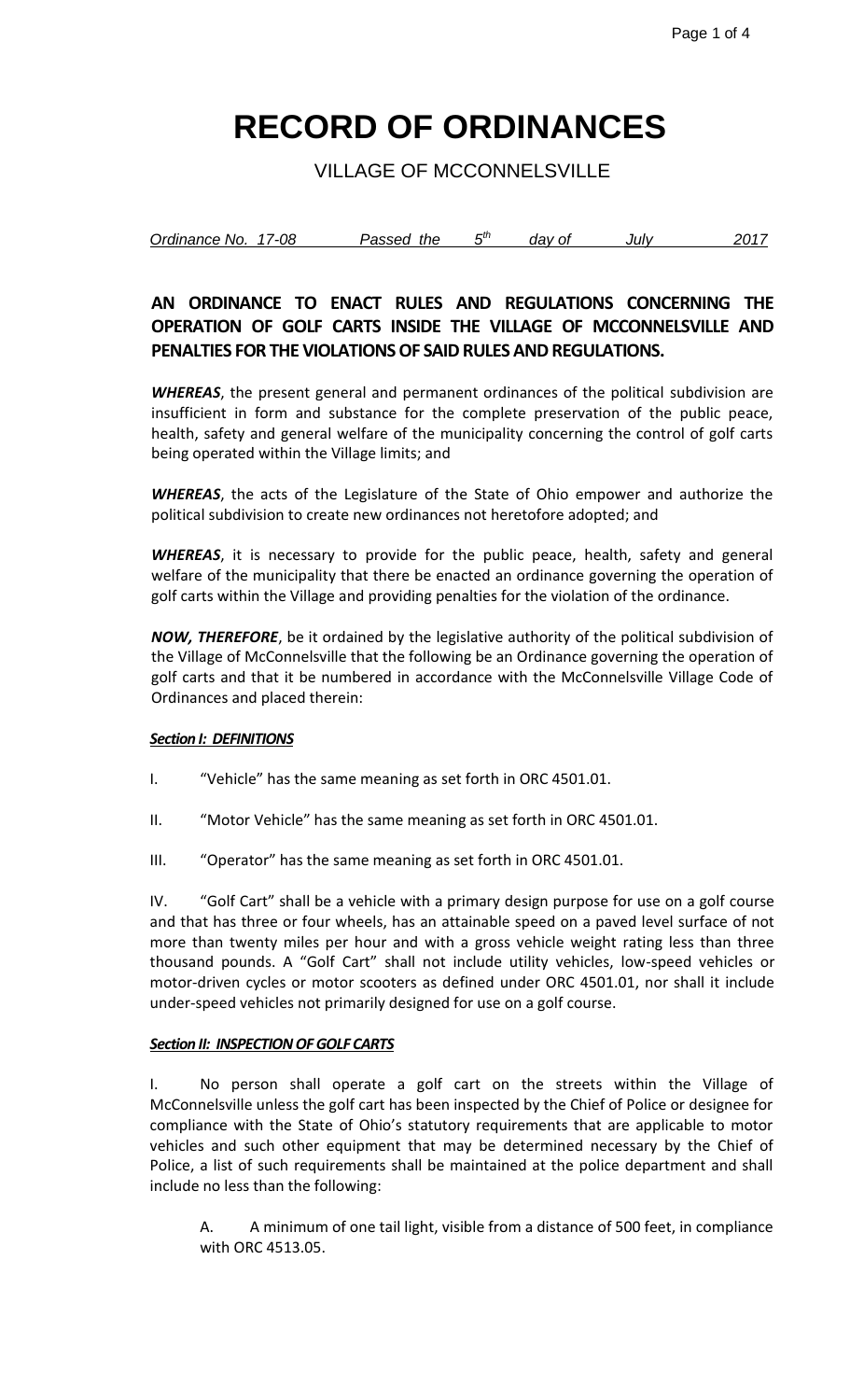VILLAGE OF MCCONNELSVILLE

| Ordinance No. 17-08 | Passed the | dav of | Julv | 201 |
|---------------------|------------|--------|------|-----|
|                     |            |        |      |     |

B. Two red reflectors on the rear of the vehicle and which may be incorporated into other rear lights incompliance with ORC 4513.06.

C. Directional signals in compliance with ORC 4513.261.

D. Each cart shall have brackets for mounting a front and rear license plate and the rear plate must be able to be illuminated in compliance with ORC 4513.05 & 4503.21.

E. Each cart shall have a horn audible from not less than 200 feet, in compliance with ORC 4513.21.

F. Each cart shall have a rearview mirror in compliance with ORC 4513.23.

G. Each cart shall have two working headlights capable of illuminating persons or objects at a distance of 75 feet, incompliance of ORC 4513.16.

H. Each cart must be equipped with two working brake lights, visible from a distance of 500 feet, incompliance with ORC 4513.071.

I. Each cart shall have a windshield with wipers in compliance with ORC 4513.24.

J. Each must be equipped with a seat safety belt for each occupant of the cart which shall include a belt, anchor attachment assembly, and a buckle or closing device attached securely to the cart.

K. Each cart shall have a maximum speed of no more than 25 miles per hour.

1. The owner or operator of any golf cart shall be required to pay an inspection fee of \$25.00, to the general fund of the Village. If the Chief of Police or designee determines that the golf cart complies with the State of Ohio's statutory requirements that are applicable to motor vehicles, the Chief of Police or designee shall issue the owner or operator a certificate of compliance entitling the owner or operator to operate the golf cart on the streets within the Village of McConnelsville. The owner or operator shall also show the Chief of Police or designee proof of liability insurance for the golf cart before a certificate of compliance is issued.

2. The owner of a golf cart shall also comply with all requirements of Ohio law regarding proper title, registration and license plates prior to operating a golf cart on any street within the Village of McConnelsville.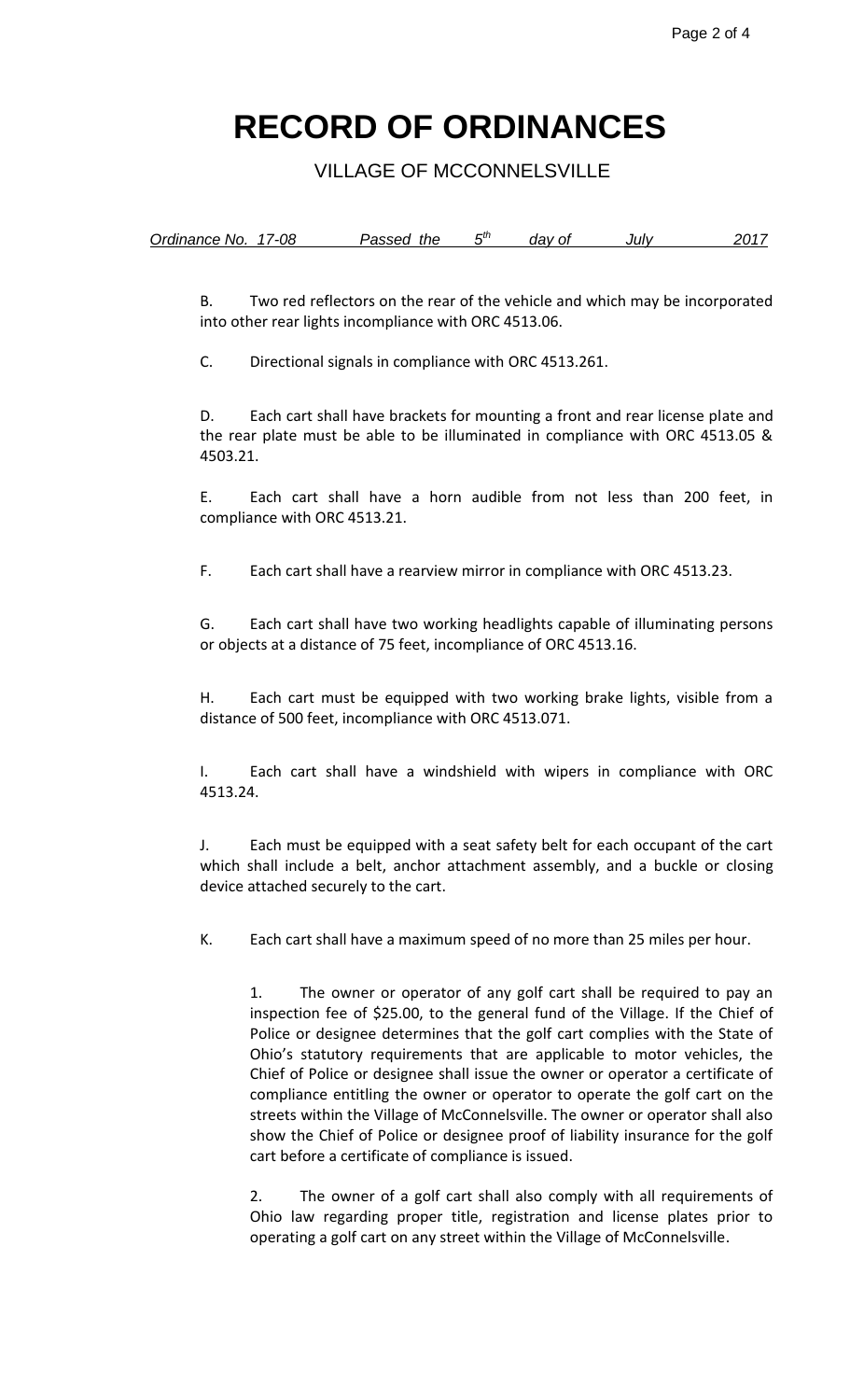VILLAGE OF MCCONNELSVILLE

*Ordinance No. 17-08 Passed the th day of July 2017*

### *Section III: TITLE AND LICENSING REQUIREMENTS*

I. The Chief of Police shall send a letter to the Ohio Bureau of Motor Vehicles, Deputy Registrar and Title Support Section, Columbus, Ohio, certifying that the Chief of Police of the Village of McConnelsville has a program of inspecting golf carts.

II. The Chief of Police shall, upon a passing inspection of a golf cart, provide the owner with a certificate of inspection on McConnelsville Police Department letterhead which shall include the inspection requirements.

III. Vehicle owner shall submit the certificate of inspection to the Morgan County Clerk of Courts for issuance of a title and shall present the title, with proof of insurance, to the deputy registrar for issuance of license plates.

IV. Nothing contained herein shall supersede the requirements of the Ohio Bureau of Motor Vehicles, Clerk of Courts or deputy registrar's offices and issuance of title and license plates shall be subject to compliance with State law and each such offices administrative rule.

### *Section IV: OPERATION OF GOLF CARTS*

I. While operating a golf cart on the streets within the Village of McConnelsville, the operator shall comply with any and all laws pertaining to motor vehicles, including without limitation, safety requirements and insurance requirements. The operator shall also have a valid driver's license for the operation of motor vehicles in the State of Ohio.

II. No person shall operate a golf cart upon any street in the Village of McConnelsville where the posted speed limit is 35 miles per hour or greater; provided, however, that a person may operate a golf cart on such roadways in the following circumstances:

A. For the purposes of crossing a 35 mph-and-over roadway while traveling to and from a sub-35 mph roadway;

B. To the extent reasonably necessary to access a point of arrival, or a point of destination, where the only reasonable point of access is located on a 35 mph- andover roadway. Provided, however, that travel on 35 mph-and-over roadways shall be no more than is necessary to access a point of departure or destination located thereon. Sub-35 mph roadways shall be used when that option is available for any portion of travel.

1. For purposes of this section, a 35 mph-and-over roadway is one on which the posted or legal speed limit is 35 miles per hour or greater. For the purpose of this section, a sub-35 mph roadway is one in which the posted speed limit is under 35 miles per hour.

2. The driver shall be responsible for ensuring that all passengers are in compliance with any child safety restraint laws in effect for motor vehicles.